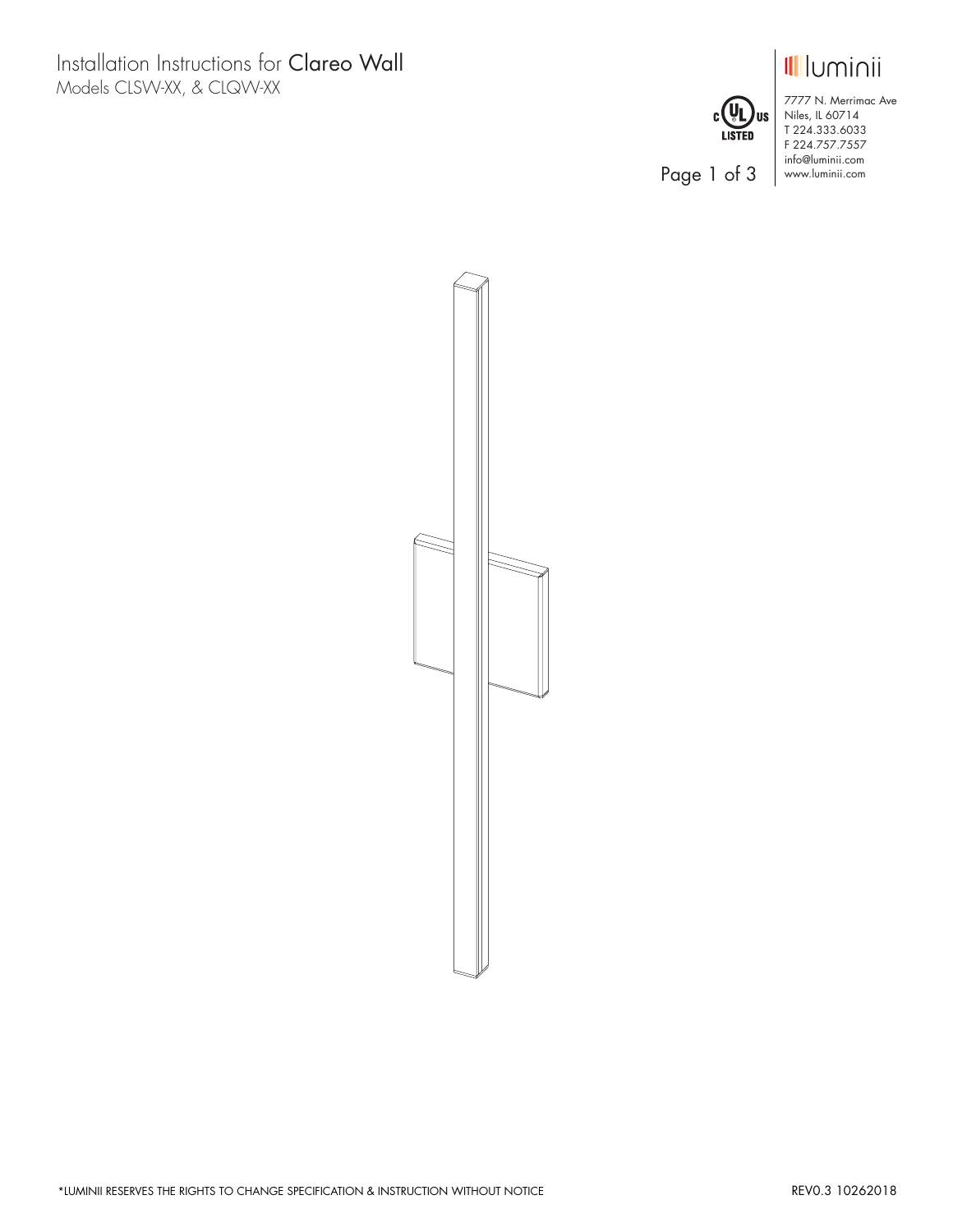## Clareo Wall - Installation Instructions

### Models CLSW-XX, & CLQW-XX

**1**

#### **Please read all instructions prior to installation and keep for future reference!**

- 1. Product to be installed by a qualified electrician.
- 2. Prior to installation ensure power is off at fuse box to prevent electrical shock.
- 3. Use only with Class 2 LED Driver. *Utiliser seulement avec la classe 2 unite d'alimentation electrique.*



- **2.1** Connect the white (neutral) & black (hot) LED driver wires to the white & black power wires (120VAC).
- 2.2 Place LED driver into the junction box.

24VDC low voltage wires



# fixture screw backplate **1.1** mounting bracket ۸

**1.1** From the back of the fixture, remove the 2 screws from the mounting bracket. Then carefully remove the mounting bracket.



# **Illuminii**

7777 N. Merrimac Ave Niles, IL 60714 T 224.333.6033 F 224.757.7557 info@luminii.com

**US**